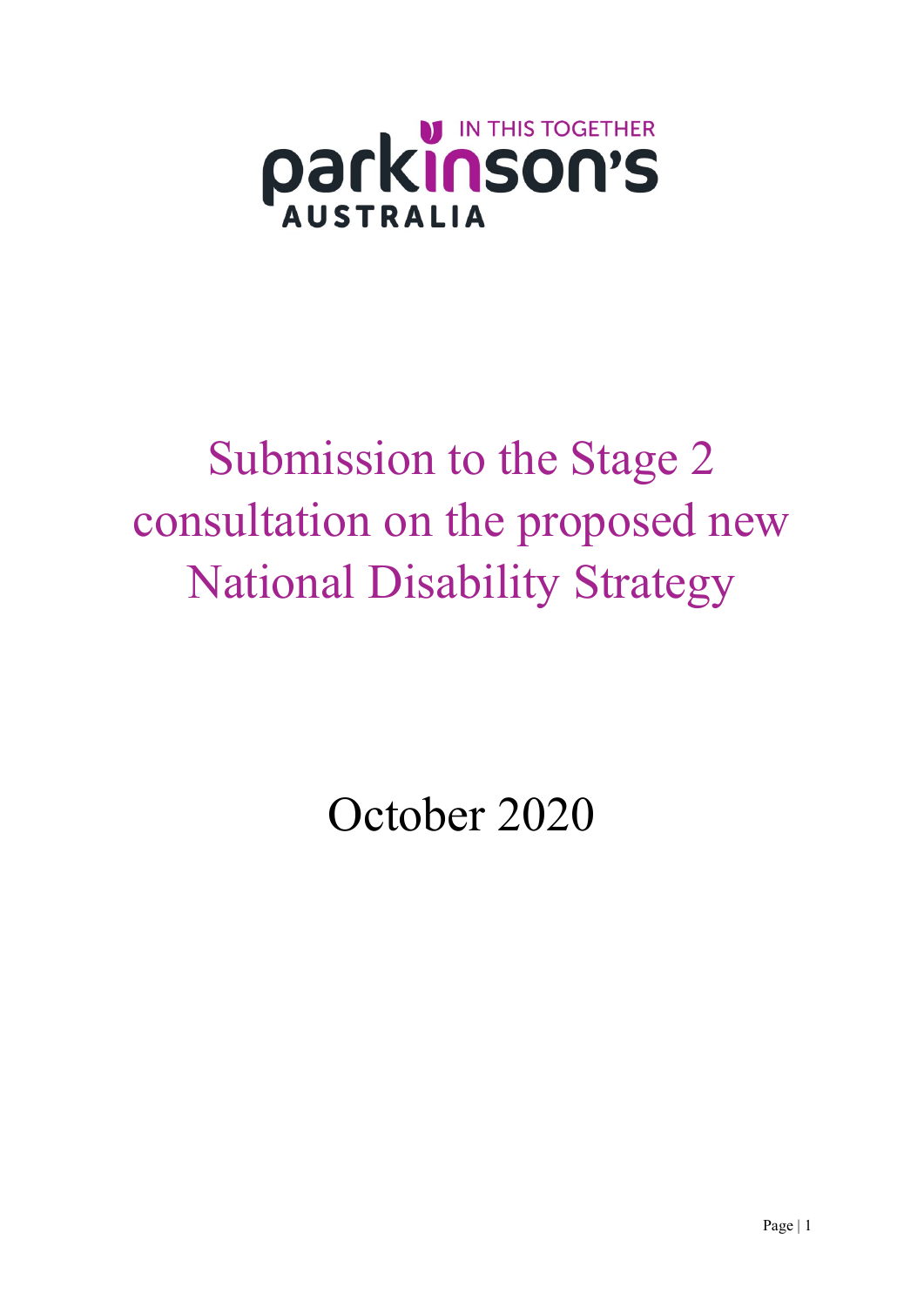# **PACKINSON'S**

#### **Our Vision**

Promote the best possible quality of life for people with Parkinson's.

#### **Our Purpose**

We advocate for the Parkinson's community on issues of national significance. We work to reduce the impact of Parkinson's by promoting best practice care to ensure that people can maximise their opportunities to live well and maintain their independence.

#### Our contact details

Parkinson's Australia Inc

Unit 4, 25 Manuka Circle Forrest ACT 2600

PO Box 108 Deakin West ACT 2600

□ ceo@parkinsons.org.au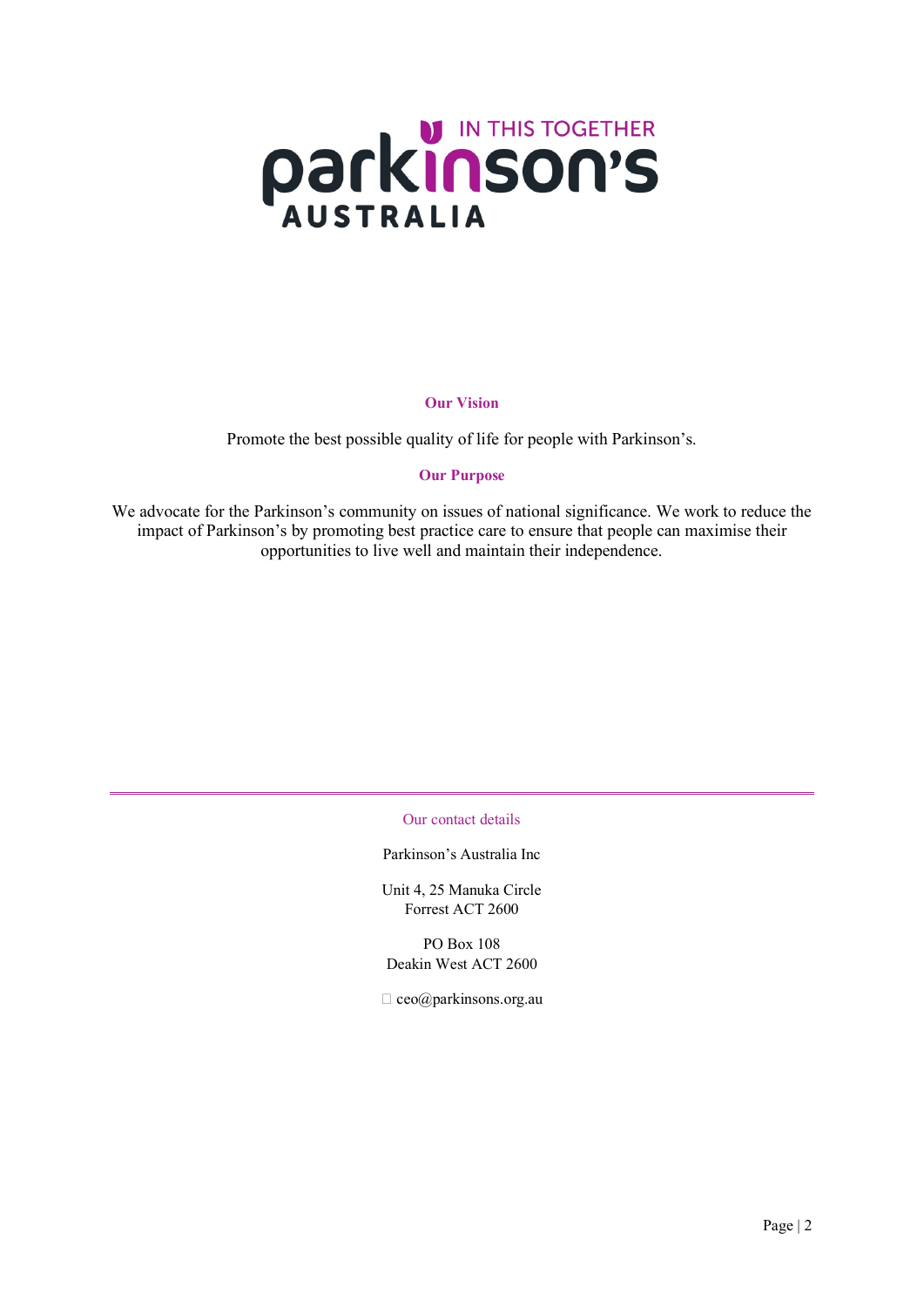### **Introduction**

Parkinson's Australia welcomes the opportunity to make a submission to the NDIA about the next stage of the National Disability Strategy.

Drawing on the experiences of the Parkinson's community, this paper responds to the questions set out in the NDS Position Paper.

It is important to build on the achievements of the previous Strategy, while at the same time responding to areas of unmet need identified by people living with disability. Listening to the voices of people with a disability is critical in the development of a disability sector that provides optimal support to the people in it.

The proposed amendments to be included in the revised Strategy must ensure that services in the sector are characterised by accessibility, accountability, clarity and inclusivity. It must reflect the views of non-government agencies and advocacy groups in the disability sector, as well as those of people directly affected. Working together, in cooperation, is needed to provide the most effective and equitable pathway for improving people's wellbeing. Additionally, transparency at all stages of implementing the Strategy will work to break down misinformation and provide greater assurance that people's wellbeing is the primary focus of the NDIA and DSS.

#### **Question 1:**

# **During the first stage of consultations we heard that the vision and the six outcome areas under the current Strategy are still the right ones. Do you have any comments on the vision and outcome areas being proposed for the new Strategy?**

In regards to the change from 'citizen' to 'members of the community', Parkinson's Australia believes that this change will result in a dual understanding of Australian society. 'Citizen' promotes equality between all people of Australia (no distinction between those with disability and those without); however, 'members of the community' separates people with disability into their own separate community. This distinction is in violation of the *United Nations Convention on the Rights of People with Disabilities*, as well as the purpose of inclusivity (an outcome and guiding principle identified in the former and proposed NDS). For this reason, it is proposed that 'citizen' be retained.

As identified in the Independent Review on the implementation of the *National Disability Strategy 2010-2020,* it is essential that, in effecting changes at a system, state or territory level, disability community groups and individuals are closely involved with the design. It is essential that there is a targeted approach to addressing the needs of people with disability, carers and health care professionals. A general, overall approach may provide a governance Strategy; however, support (the most essential objective of the Strategy) must be tailored. As evidenced in the *Right to opportunity | Consultation report to help shape the next national disability Strategy 2019,* the complicated and unclear procedure for accessing NDIS has had the effect of limiting access to the NDIS and aged care support.

During the period 2010-2020, there has been an increase in the number of people with Parkinson's, and this growth is expected to continue. However, there has not been an effective response by the NDIA to serve the Parkinson's Community. Community feedback has suggested greater support at all stages of Parkinson's is essential; especially for people with Young Onset Parkinson's, who are often ineligible for NDIS and Aged Care. This makes them a particularly vulnerable subgroup whose circumstance should be recognised and catered for in the new Strategy. Furthermore, a lack of home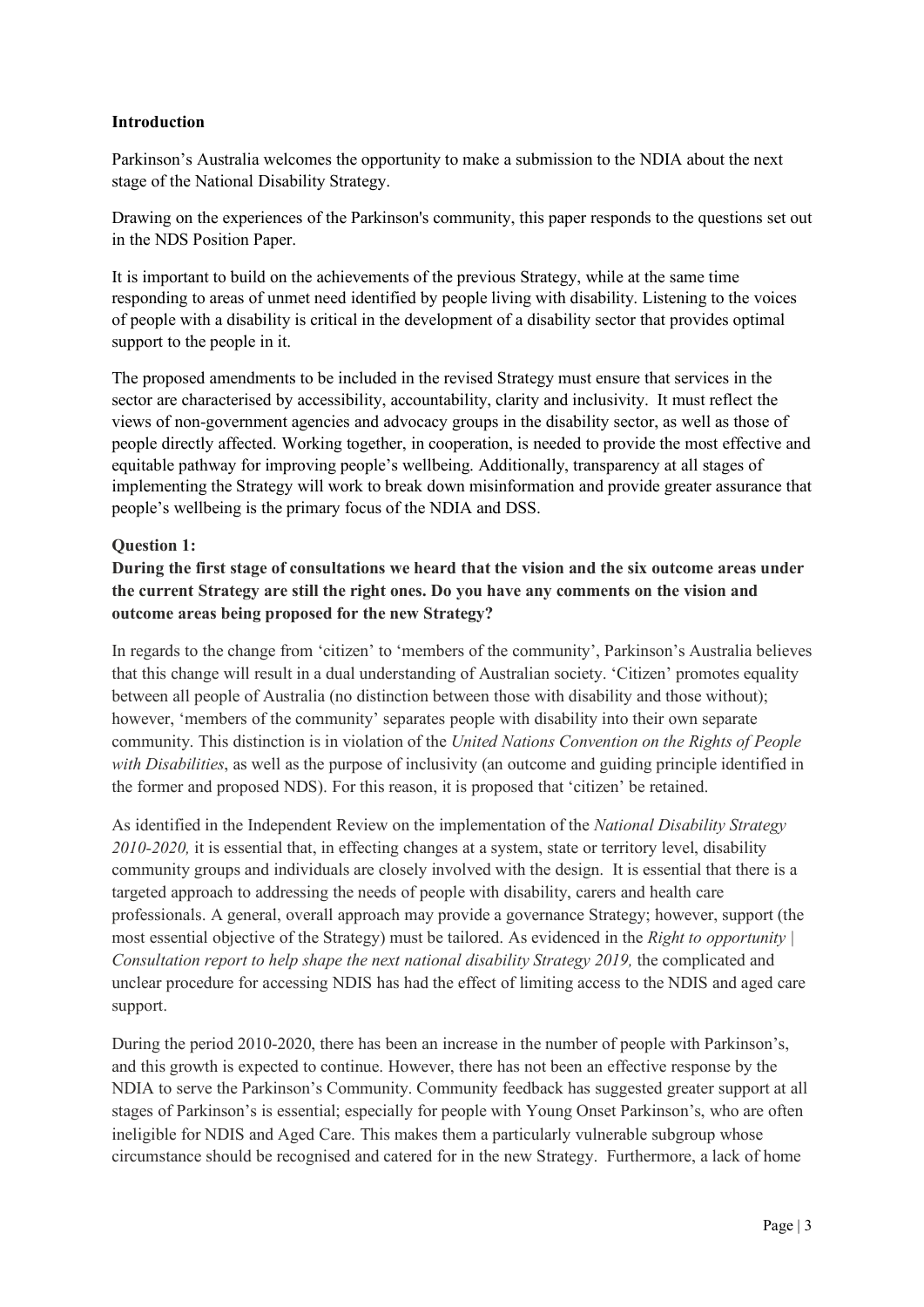care packages for people with Parkinson's (an issue also identified in the Royal Commission into Aged Care and Safety) represents another failure of the current Strategy.

Moreover, and importantly, the majority of respondents to the 'Right to Opportunity' report (83 per cent) noted that awareness and understanding of disability had not improved under the current NDS and outcomes. This deficiency underpins all other outcomes and has a significant impact upon the success of any Strategy. The revised Strategy must include a focus on this matter and how it can be improved.

# **Question 2:**

# **What do you think about the guiding principles proposed here?**

The proposed guiding principles are important and reflect much needed and identifiable action to support people with disability. However, a key aspect not proposed is accessibility.

For example, Parkinson's Australia believes that access to the NDIS would be much improved if the information provided and the steps to be taken were described in plainer language.

Many within the Parkinson's community have struggled with the maze of complicated actions needed when seeking support. Furthermore, the complicated language and requirements for form-filling and information-gathering have been significant impediments to many; often requiring outside assistance. This is concerning given independence is a primary outcome and, indeed, a declared right (according to the *United Nations Convention on the Rights of Persons with Disabilities*).

# **Question 3:**

# **What is your view on the proposal for the new Strategy to have a stronger emphasis on improving community attitudes across all outcome areas?**

Changing community attitudes is very important; but no more so than changing the attitudes of governments, service providers and the general public. To participate fully in society, people with disability should not be subject to stigma or any other negative attitudes. The revised Strategy should include references to how attitudinal change and empathy can best be achieved.

We have heard from a number of people with Parkinson's about the stigmatisation of the condition in the general community and particularly in the workplace. Many try to hide having Parkinson's out of fear of being stigmatised or overlooked in work. For many, misinformation about Parkinson's, particularly in the general population, remains significant. There is quite common uncertainty about who Parkinson's affects, the symptoms experienced, and the likely trajectory of the condition. Many people have reflected on the difficulty of dealing with NDIS and Aged Care staff who do not understand Parkinson's, who cannot empathise with a person's condition and cannot provide sound information or support. Clearly a stronger emphasis and action is needed to change community attitudes.

While attitudinal change is important (and can be facilitated via close and open relationships between governments, non-government organisations and individuals) key support areas, such as primary health services, are a primary concern for many living with Parkinson's.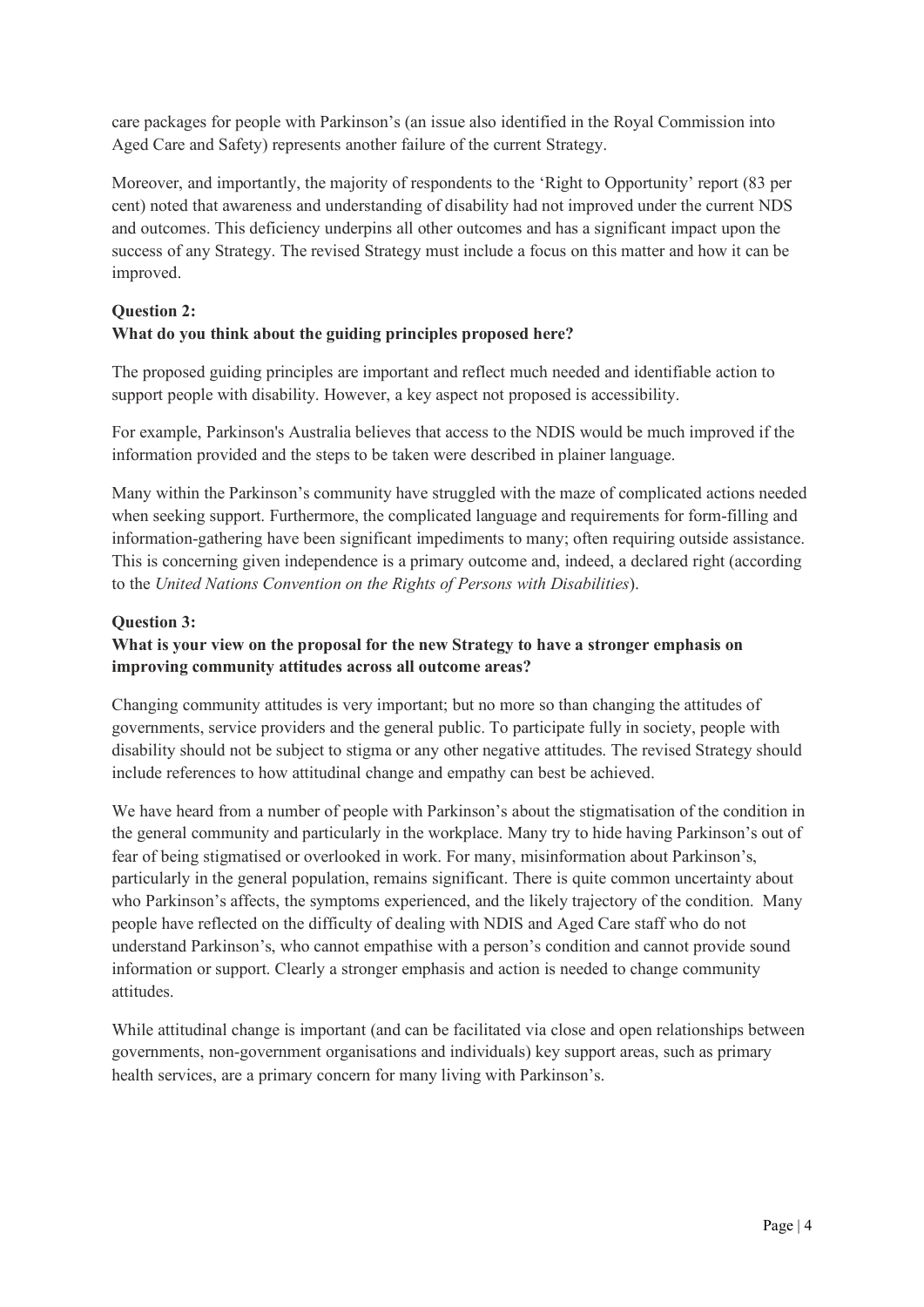# **Question 4:**

# **How do you think that clearly outlining what each government is responsible for could make it easier for people with disability to access the supports and services they need?**

Clarity is essential at all stages of support, and is especially important for disability support. The responsibilities of every stakeholder engaged in support must be clear, easily understandable and their responsibilities clearly communicated.

We have heard from the Parkinson's community the need for greater clarity as they engage with various support options. Parkinson's is a neurodegenerative condition, and as a result, the person's needs will change over time. This inevitably will require the individual to interact with a multitude of services providers and supports, and the content and nature of these interactions will need to change as the person's condition changes. Service providers need to understand that what was right for the individual at one point in time, may not be right now.

There must be a clear framework and set of processes put in place, as well as support mechanisms to streamline transitions between levels of government, non-government agencies and support groups. At the moment, many have reflected on the difficulty in transitioning between service providers (there is little to no communication between levels).

Furthermore, governments at all levels must acknowledge this importance and provide support for disability support groups, as they are a primary source of information and care for people with disability. Governments should work with particular disability sectors and support services to ensure that information and support is available where and when people with disability need them.

#### **Question 5:**

# **How do you think the Strategy should represent the role that the non-government sector plays in improving outcomes for people with disability?**

Non-government agencies are often in the front line in supporting people with disability, providing information, assisting wellbeing groups and advocating on their behalf. These groups often provide necessary support groups and important community insights, as well as advocacy pathways for people to get their voices heard within the community. In systems where lodging grievances or seeking information is complex, these groups have a particularly important voice in representing community groups. Among other things, they can, in partnership with other NGOs and community groups, advocate to governments for change. However, the Strategy must first start with a government-led approach, whilst supporting and funding non-government groups. To this extent, strategizing initiatives into disability research, support and wellbeing must start at the government level and work with non-government groups, rather than it being necessary for non-government groups to initiate some of the support mechanisms or research for each condition.

Non-government agencies involved with people with a disability vary considerably in their size and their ability to raise funds and, therefore, in their capacity to provide support for their target group. As a result, some sub-groups in the disability sector have significantly more support than others. The government has a role to play to ensure a basic minimum amount of support can be provided by nongovernment agencies.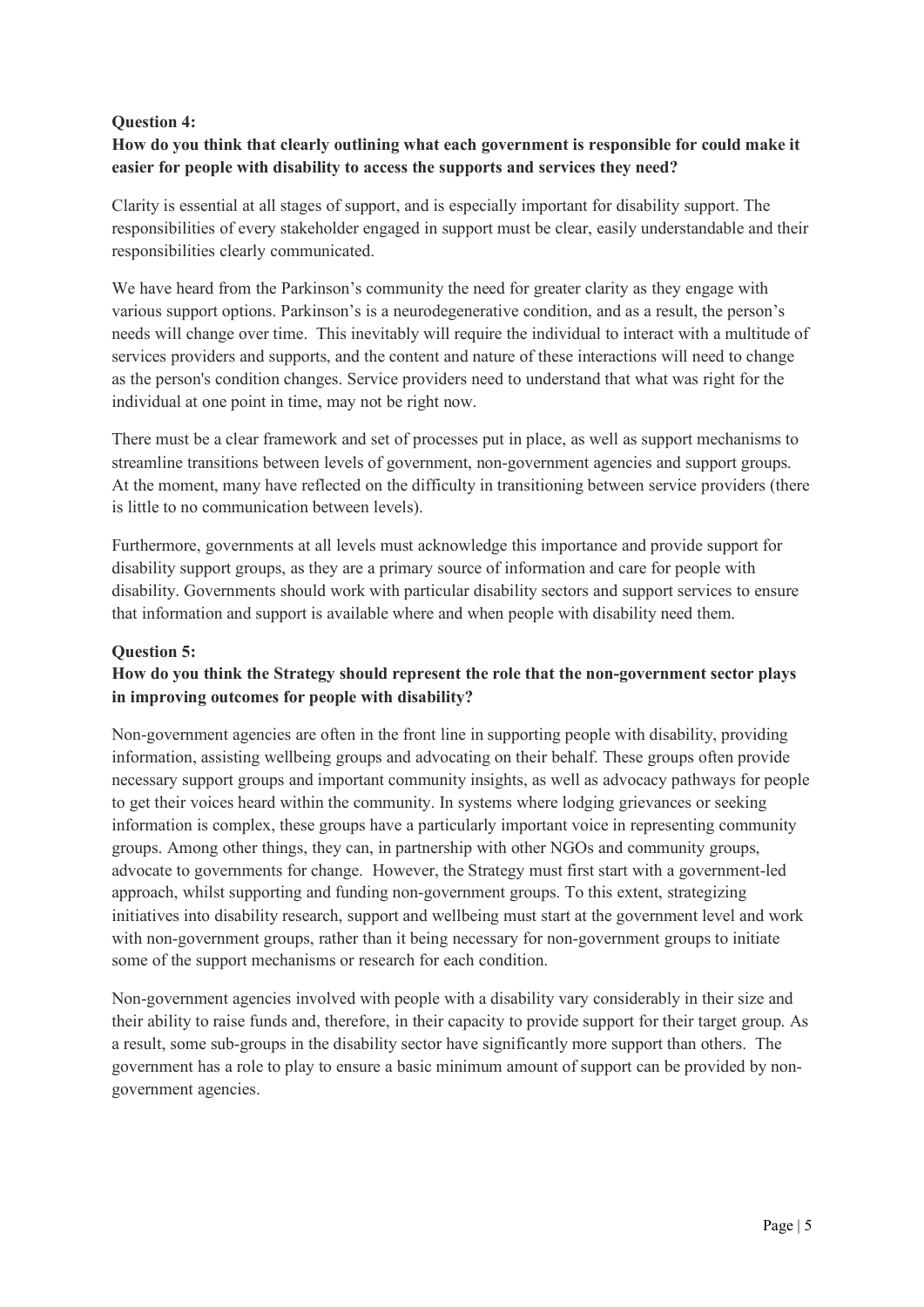## **Question 6:**

# **What kind of information on the Strategy's progress should governments make available to the public and how often should this information be made available?**

Clarity is, again, essential. Standards must be put in place to adequately assess the success of disability support. Moreover, standards for those working in disability support must also be clarified and made uniform. Setting certain outcomes, indicators and measures is essential for articulating the areas of success (and how success can be continued) and of continuing concern (and how these can be overcome). However, the key point of these benchmarks is to respond to them and, in consultation with consumers and non-government groups, articulate exactly how response will be made. Access to information is, currently, a very difficult and time-consuming task, which is problematic for many people with disability, including for people with Parkinson's who suffer from fatigue.

To ensure the accessibility of information, it is important to display results regularly and in a manner consistent with the needs of the diverse community. To ensure this, and accountability, an external and independent group should be set-up. Information on activities, outputs and outcomes should be reported annually to ensure standards are being met and, as necessary, actively addressed.

#### **Question 7:**

# **What do you think of the proposal to have Targeted Action Plans that focus on making improvements in specific areas within a defined period of time (for example within one, two or three years)?**

We support the idea of a targeted action plan. By separating overall outcome into clearly defined and manageable sections, organisations can prioritise and better integrate government support into these time Action Plans. Moreover, competition between the various disability support groups could be better managed this way and the outcomes for all people with disability could be improved. However, the issues of who determines the priorities and how these are determined/enforced will need to be addressed to gain full support from the community.

Governments, non-government and non-for-profit organisations must work together to set and achieve these manageable outcomes.

#### **Question 8:**

# **How could the proposed Engagement Plan ensure people with disability, and the disability community, are involved in the delivery and monitoring of the next Strategy?**

Active participation is very important; however, this Strategy remains unclarified as yet. For example, the need for plain language, clarity in the purpose of the Strategy and its outcomes for key areas, including; housing, employment, income support, health and education, is necessary so that everyone knows, understands and engages with the Strategy. The need to clarify how people with disability – and carers and family members – can be actively involved in the enhancement of the Plan needs refinement. For example, employment is one area, yet there are many other areas people living with disability are involved in. Accordingly, regular community consultation (including actively engaging non-government organisations that represent disability groups) is essential to achieve greater representation of the community voice and provide feedback to the governments. However, governments should frequently engage people with disability through consumer feedback spaces, and regularly publish successes and grievances.